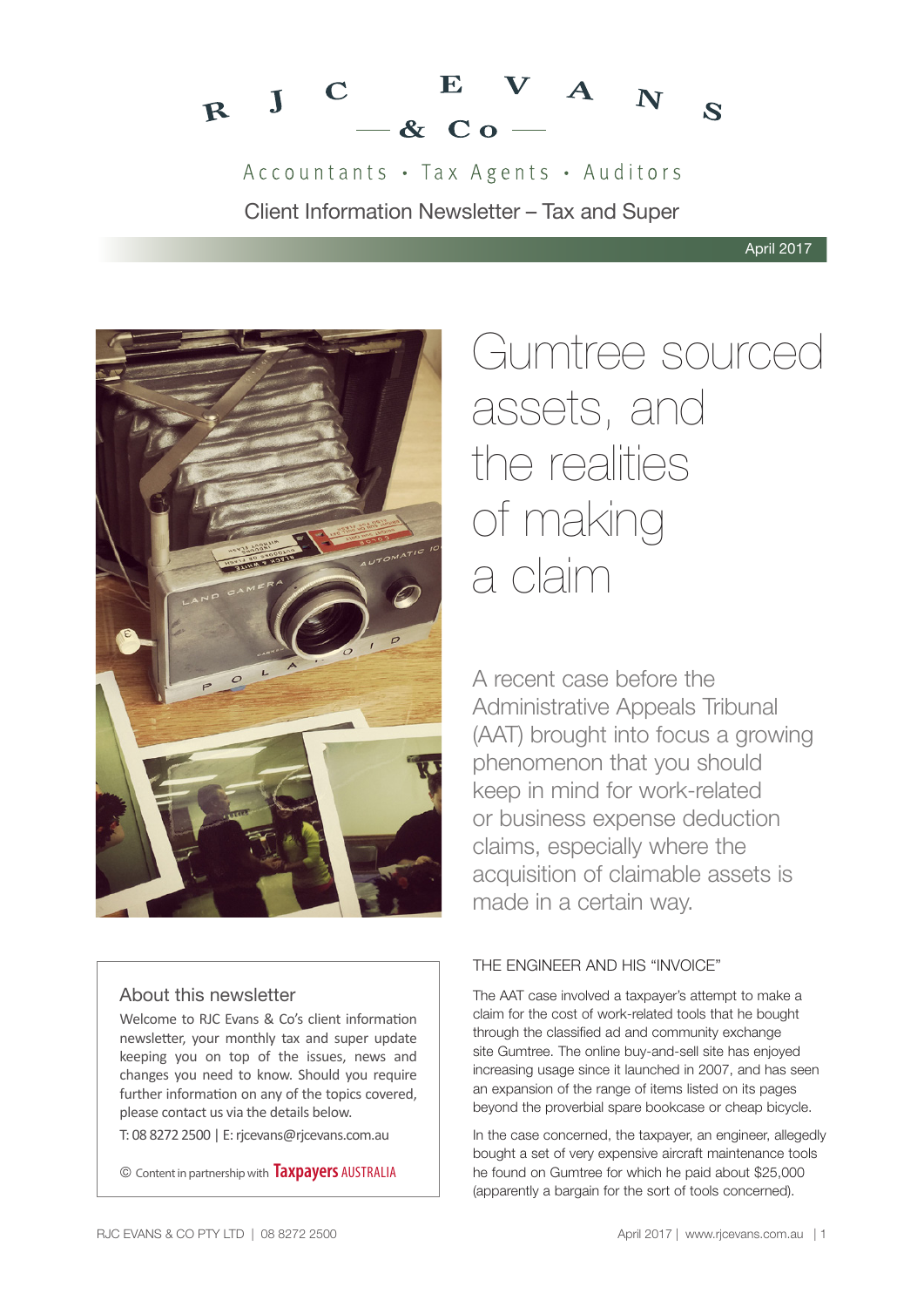## Gumtree sourced assets, and the realities of making a claim *cont*

The seller provided an "invoice" of sorts, that merely listed his contact details and a description of the tools, which was handwritten on a sheet of paper. Not only this, but the engineer paid cash that he said was made possible by way of gambling winnings, and which he had not deposited in a bank but kept at home.

By the time of the AAT hearing, the ATO had already looked at the "invoice" and found that the contact details were false.

There was also no evidence of the gambling winnings, and also no evidence of the existence of the tools apart from the handwritten description. The engineer said he had since "sold" the tools in a similar manner.

Of course the AAT disallowed the engineer's claim for the cost of the tools as a tax deduction.

The<br>tha<br>exp<br>nee<br>(if r <sup>)</sup> it<br>y<br>nce". The legislation provides that to deduct a work expense, a taxpayer needs to substantiate it (if more than \$300) by getting "written evidence".

> The conclusion and the warning to be inferred from it is the substantiation difficulties that can be encountered when buying items that would probably otherwise be claimable when they are bought through peer-to-peer sites such as Gumtree or even through Facebook groups.

The case, and the lesson to be learned from it, is not so much about the deductibility of work-related expenses, but rather the need to be able to substantiate such deductions — and what may or may not be accepted by the ATO.

## THE REQUIREMENTS, AND THE EXCEPTIONS

The legislation provides that to deduct a work expense, a taxpayer needs to substantiate it (if the total is more than \$300) by getting "written evidence". The relevant section of the legislation sets out the rules relating to written

evidence, and provides that the taxpayer must get a document from the supplier that sets out the:

- a. name or business name of the supplier
- b. amount of the expense
- c. nature of the goods or services
- d. day the expense was incurred; and
- e. day it is made out.

There are two exceptions that the ATO typically allows:

- a. If the document does not show the day the expense was incurred, the taxpayer may use a bank statement or other reasonable independent evidence that shows when it was paid.
- b. If the document does not specify the nature of the goods or services, the taxpayer may write in the missing details before lodging their tax return.

There is also further leeway in that the ATO has the discretion to still allow a deduction, if the somewhat stringent conditions listed above are not met, if the nature and quality of evidence available satisfies it that a work expense was incurred and a valid deduction is allowable. This could include, for example, bank statements, credit card statements, photographs or photocopies of a product or service offered at a particular price.

# THE PROBLEMS WITH PEER-TO-PEER **TRANSACTIONS**

Let's get back to the case of the engineer above, or at least to the fact that his purchase was made, allegedly, via the peer-to-peer website Gumtree.

It's not hard to imagine that there may be many other instances where a buyer agrees to meet a seller at a neutral location such as the local shopping centre (and it's not uncommon for this to happen, to maintain privacy and/or security) and, given that the transaction is faceto-face and most likely conducted by cash, for none of the expected documentation (from a tax point of view) to exchange hands.

In many if not most cases, these sellers could be just private citizens getting rid of clutter around their homes, and they are not running a business of selling these items. They therefore will have little interest in drawing up "formal" documents or perhaps even be unwilling to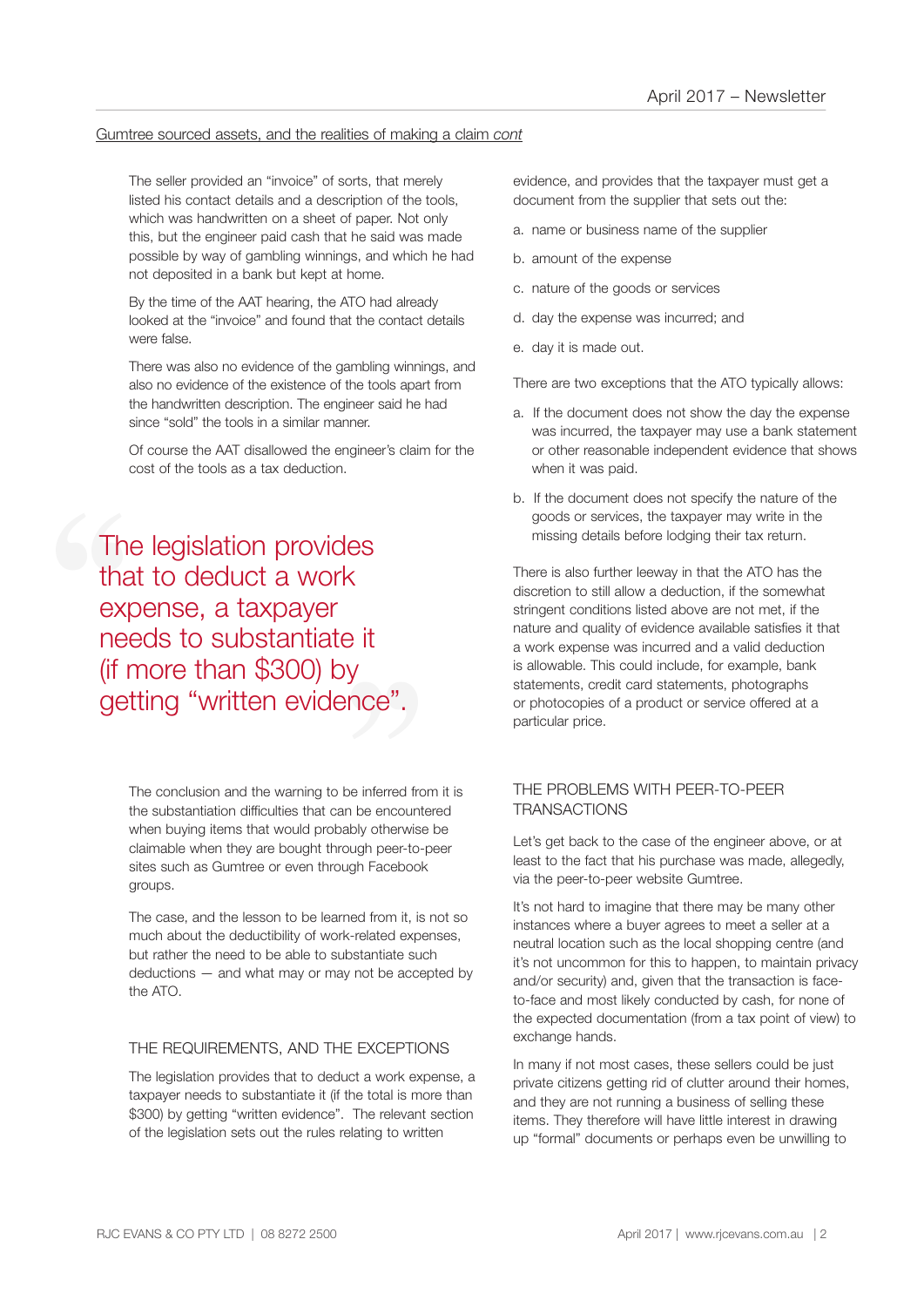## Gumtree sourced assets, and the realities of making a claim *cont*

disclose all their personal details to a stranger. Mostly they'll be focused on that cash in the buyer's hand.

For business transactions (the most likely to seek a deduction for such an expense), a taxpayer with an enterprise, or commencing one, may use one of several platforms to buy an asset for work purposes — such as Gumtree, Trading Post or a Facebook Buy-Swap-Sell group for the local area. A taxpayer may also use a platform such as Airtasker to engage someone for a oneoff business activity, or perhaps even rent some premises through Airbnb for a few days for business purposes.

For example, imagine a business operator using one of these platforms to:

- purchase a second hand domestic lawnmower to commence a gardening business
- purchase a second hand car in good condition to earn money from driving for Uber
- rent a holiday property to host a weekend yoga retreat
- purchase second hand furniture for a home office.

Many vendors on these platforms are not running businesses. They may be individuals who, in their private capacity, wish to sell things they no longer need (like the lawnmower), make some money from renting an unused property on Airbnb, or earn income in their spare time by performing specific tasks (for example someone may advertise on Airtasker than they can assemble flatpacked furniture). Of course with these online platforms there is always the possibility of keeping tabs of the electronic trail.

## IS THERE A SOLUTION?

How then can the purchaser ensure that they can substantiate their purchase? Here are a few suggestions that may help the ATO use its discretion to allow a claim. For example:

- draw up the document for the vendor and ask that they sign it
- remember that the ATO can accept alternative evidence, so if the seller is unwilling to, say, provide their address, the purchaser and vendor could countersign a document specifying that the transaction took place at a specific location, day and time
- if the sale takes place in public, evidence from a related transaction may assist (perhaps a receipt for a coffee or snack bought at the date, time and place of the sale)
- photographic evidence of the exchange of goods and money
- withdraw the exact amount involved in the transaction from the bank near the time of the transaction so that there is a record on a bank statement
- keep a screenshot of the relevant internet advertisement (this is important as most ads are deleted once an item is sold). While this will not conclusively prove that the transaction took place, at least it shows that the item was really offered by the specified vendor at that price in the relevant timeframe.
- keep a record (again, perhaps screenshots, or even print-outs) of messages between purchaser and vendor —such as arranging the meeting time and place, negotiating the purchase of the item, and so forth.

We will need to see such receipts and other documents to allow for eligible deductions. Of course consult with us if you have any other concerns or questions.  $\blacksquare$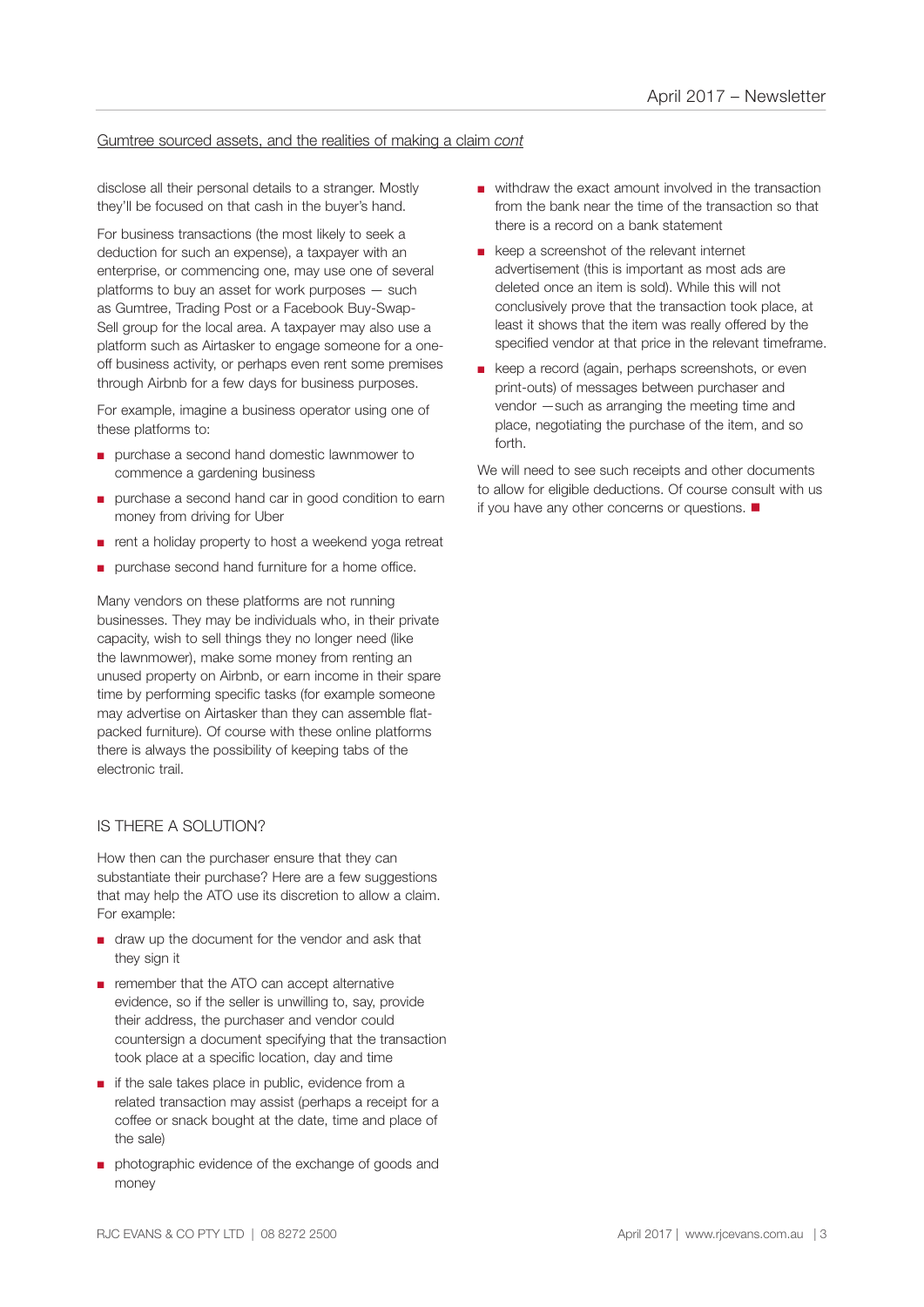

To claim a deduction it is generally expected that you will be able to provide evidence that you purchased the clothing concerned, and will have diary records or other evidence of your cleaning costs.

If you receive an allowance from your employer for clothing, uniforms, laundry or dry-cleaning, it will be necessary for us to show the amount of this allowance on your tax return.

# Occupation-specific clothing

You can claim for clothing that is specific to your occupation and is not everyday in nature. Generally this sort of clothing also allows the public to easily recognise your occupation — such as the checked pants a chef wears.

The ATO will resist allowing claims made for the cost of purchasing or cleaning clothes you bought to wear for work but that are not specific to your occupation — for example, the black trousers and white shirt generally preferred by waiters or bartenders, or an office worker's suit and tie.

# Protective clothing

You can claim for clothing and footwear that you wear to protect yourself from the risk of illness or injury that may

# Getting deductions for clothing and laundry expenses right

The ATO allows certain taxpayers to claim a deduction for the cost of buying and cleaning occupation-specific clothing, items of protective wear and for certain unique, and usually distinctive, uniforms.

arise from your income-earning activities, or from the environment in which you are required to carry out these activities.

To be considered "protective", the items must provide a sufficient degree of protection against that risk. Therefore protective clothing includes:

- fire-resistant and sun-protection clothing
- high-visibility vests
- non-slip nurse's shoes
- rubber boots for concreters
- steel-capped boots, gloves, overalls, and heavy-duty shirts and trousers
- overalls, smocks and aprons you wear to avoid damage or soiling to your ordinary clothes during your income-earning activities.

Ordinary clothes (such as jeans, drill shirts, work shorts, trousers, socks, closed shoes) are not regarded as protective clothing if they lack protective qualities designed for the risks of your work.

The ATO generally disallows claims for the cost of purchasing or cleaning ordinary clothes that you wear for work that may also serve to protect the wearer. For example, you can't claim for normal, closed shoes, even though by wearing them you will protect your toes and  $f \circ f$ 

 $cont \rightarrow$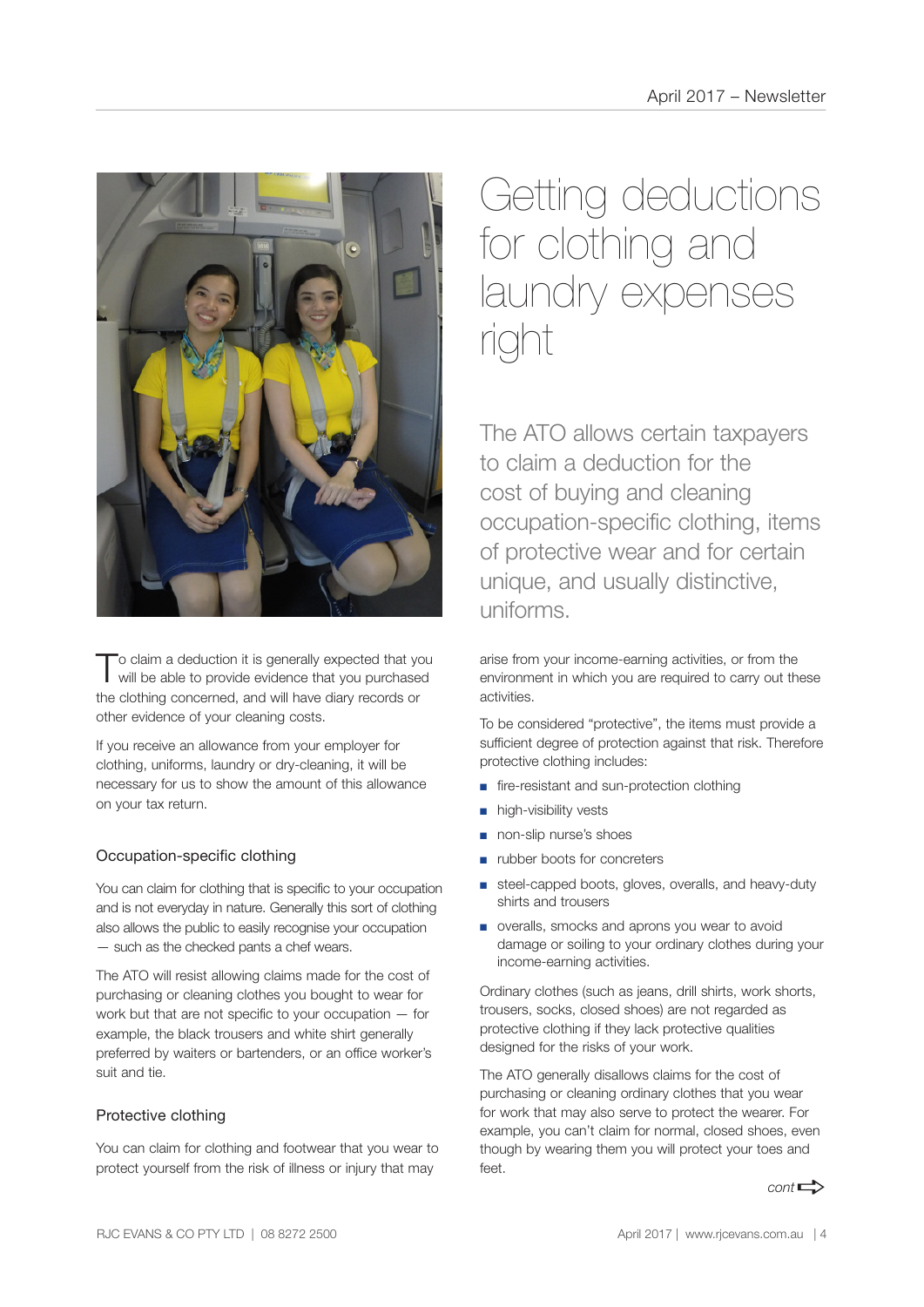## Getting deductions for clothing and laundry expenses right *cont*

# Work uniforms

Generally, you can make a claim for a uniform (either compulsory or non-compulsory) that is unique and distinctive to the organisation you work for.

Clothing is unique if it has been designed and made specifically for an employer. It is considered distinctive if it has the employer's logo permanently attached and items are not available to the public.

Claims are generally disallowed that are for the cost of purchasing or cleaning a plain uniform (that is, neither unique nor distinctive).

**Compulsory) that is unique<br>
and distinctive to the<br>
organisation you work for** Generally, you can make<br>a claim for a uniform<br>(either compulsory or nor<br>compulsory) that is uniqu<br>and distinctive to the a claim for a uniform (either compulsory or nonand distinctive to the organisation you work for

#### *Compulsory work uniform*

Compulsory work wear is a set of clothing that identifies you as an employee of an organisation with a strictly enforced policy that makes it compulsory for you to wear the uniform while you're at work.

You may also be able to claim a deduction for shoes, socks and stockings where they are an essential part of a distinctive compulsory uniform and where their characteristics (colour, style and type) are specified in your employer's uniform policy.

You may be able to claim for a single item of distinctive clothing, such as a company shirt or jumper, if it's compulsory for you to wear it at work.

#### *Non-compulsory work uniform*

You can't claim expenses incurred for non-compulsory work uniforms unless your employer has registered the design with AusIndustry. Shoes, socks and stockings can never form part of a non-compulsory work uniform, and neither can a single item such as a jumper.

#### Cleaning of work clothing

You can claim the costs of washing, drying and ironing eligible work clothes, or having them dry-cleaned. It will be expected however for you to have written evidence, such as diary entries and receipts, for your laundry expenses if both:

- the amount of your claim is greater than \$150, and
- your total claim for work-related expenses exceeds \$300 (not including car, meal allowance, award transport payments allowance and travel allowance expenses).

If the amount seeking to be claimed is less than the above, and you therefore don't need to provide written evidence for your laundry expenses, you may use a reasonable basis to work out your claim. For washing, drying and ironing, the ATO considers that a reasonable basis for working out your laundry claim is:

- \$1 per load (this includes washing, drying and ironing) if the load is made up only of work-related clothing, and
- 50 cents per load if other laundry items are included.

If you choose a different basis to work out your claim, you may be asked to explain that basis to the ATO.

#### Dry-cleaning expenses

You can claim the cost of dry-cleaning work-related clothing. If your total claim for work-related expenses exceeds \$300 (not including car, meal allowance, award transport payments allowance and travel allowance expenses), you must have written evidence to substantiate your claim.

The deductibility of clothing and uniform expenses can be tricky – contact this office if you require assistance.  $\blacksquare$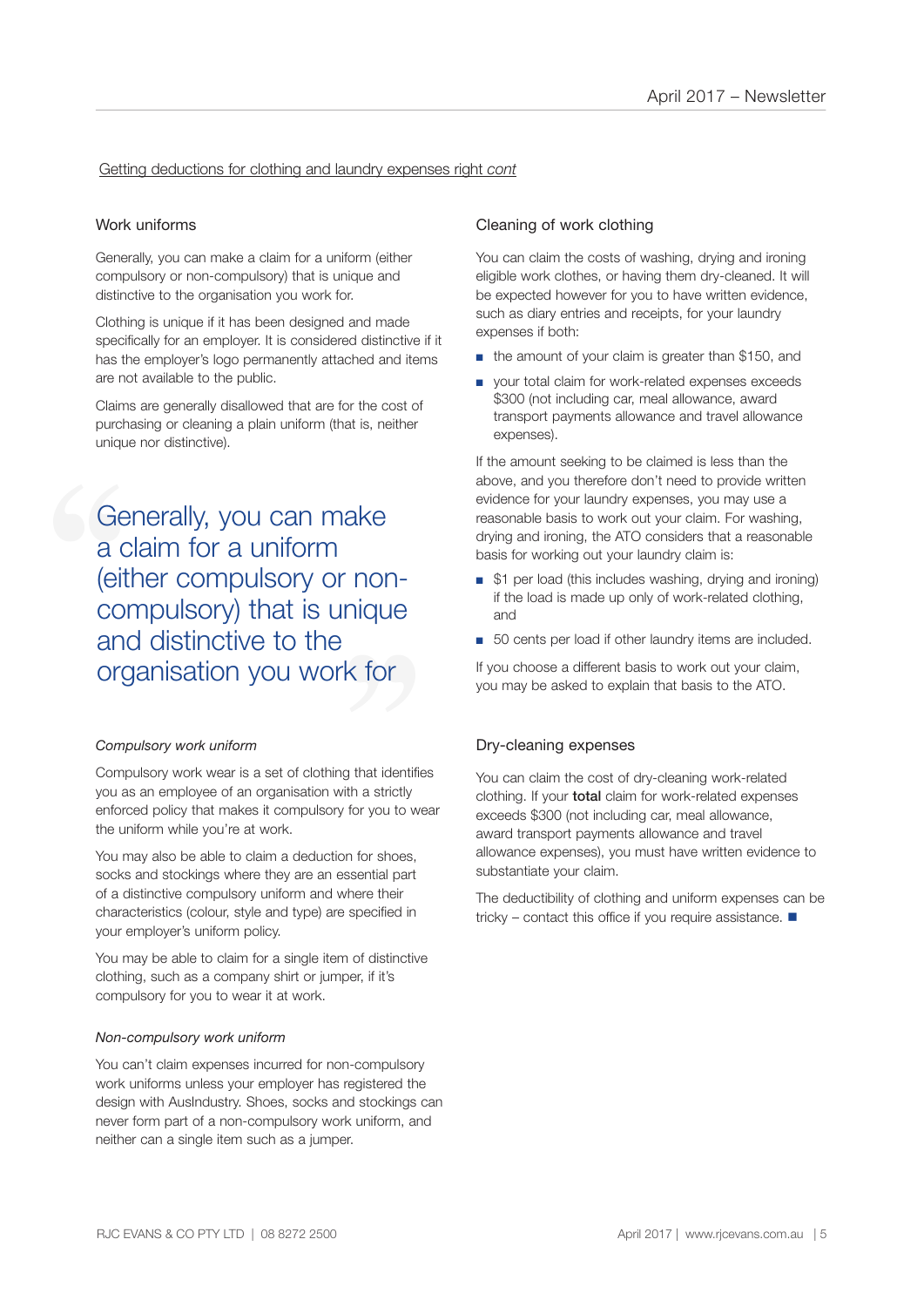

Recent superannuation reforms introduced a concept of "total superannuation balance", which on the surface may give the simple impression that it is the sum of the balances of a person's superannuation interests. However, this is not the case.

# What is the total balance relevant for?

The total superannuation balance is relevant in determining a super fund member's eligibility for:

- making non-concessional contributions according to the non-concessional contributions cap
- receiving the government co-contribution
- the tax offset for spouse contributions
- using the segregated assets method to determine exempt current pension income (ECPI), and
- the unused concessional contributions cap carry forward (this measure comes into effect from 1 July 2018).

Broadly, the first three of the above will not be available to an individual if his or her total superannuation balance is greater than the new general transfer balance cap (set at \$1.6 million for the 2017-18 financial year and indexed in \$100,000 increments in line with the CPI).

The yet-to-be-initiated unused concessional contributions cap carry forward is going to be tested against a \$500,000 total superannuation balance. The test time for this balance is to be set immediately before the start of the financial year in which a fund member seeks to get or access an advantage.

# Contributors to the total superannuation balance

A member's total superannuation balance at a particular time is the sum of the following:

- 1. the "accumulation phase value" of superannuation interests that are not in the retirement phase
- 2. the balance of a transfer balance account, if there is such an account. If this balance is below zero (that is, in debit), then it is taken to be nil. Note that the transfer balance account is modified for the purposes of the total superannuation balance in cases where the member receives certain accountbased income streams in the retirement phase (more below), and
- 3. the amount of any roll-over superannuation benefit not already reflected in the member's accumulation phase value of superannuation interests or transfer balance.

# Accumulation phase value

The first component of the total superannuation balance is accumulation phase values that are not in the retirement phase. This is defined as the total amount of the superannuation benefits that would become payable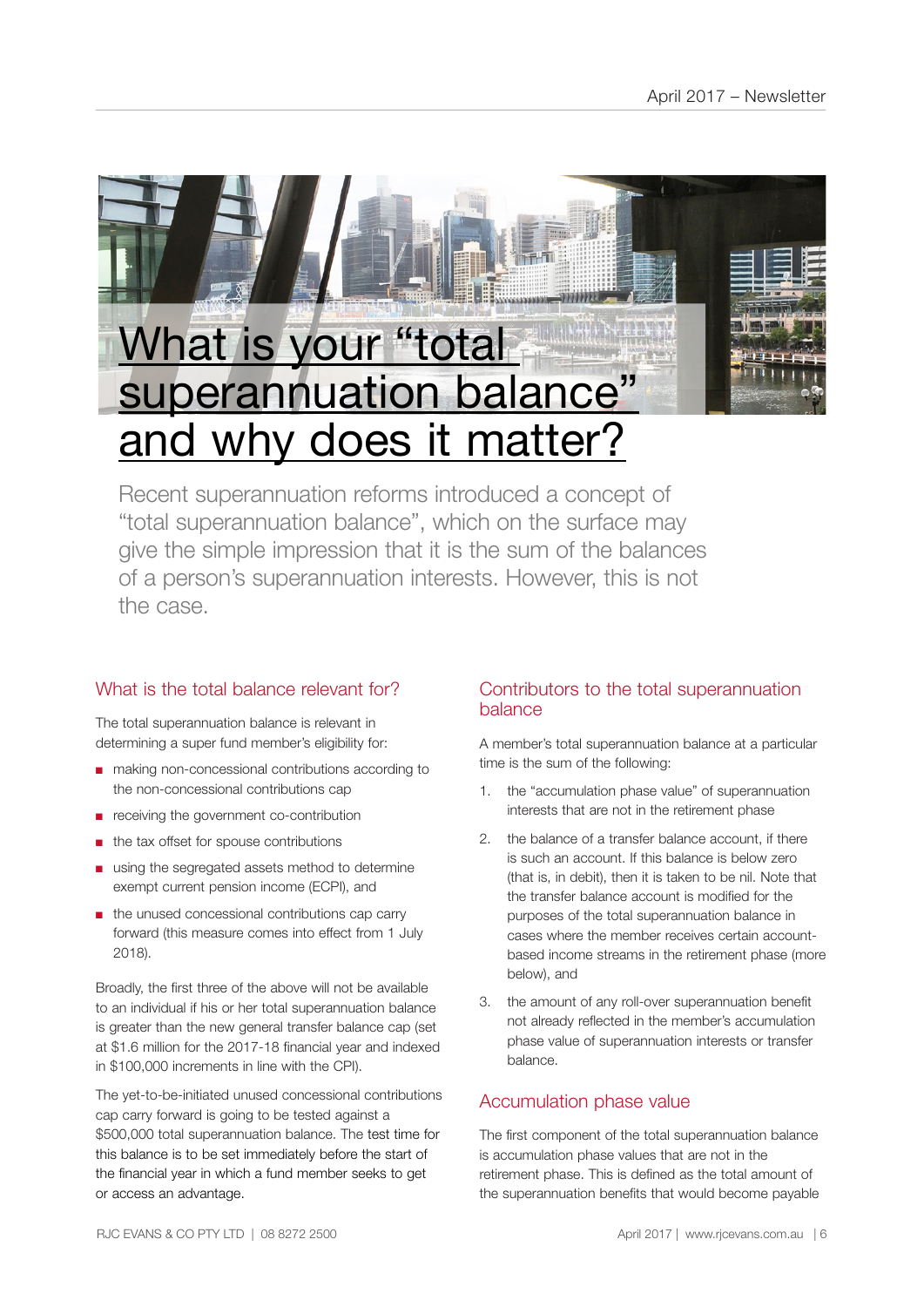# What is your "total superannuation balance" and why does it matter? *cont*

if the individual voluntarily caused the interest to cease at a particular time. Additionally, regulations may specify that value or a method for determining that value.

Note that superannuation income streams that are not in the retirement phase, or which lost their retirement status due to non-compliance with a commutation authority, are included in the accumulation phase value.

An ATO guideline notes that the following are included in the accumulation phase value:

- transition to retirement income stream
- non-commutable allocated annuity
- non-commutable allocated pension.

A deferred superannuation income stream that has not yet become payable and where the taxpayer has not met a relevant condition of release is included in the accumulation phase value.

## Modified transfer balance account

The second component of a member's total super balance is their transfer balance (but not less than nil). Importantly, the transfer balance account is modified if a credit has arisen in the taxpayer's transfer balance account in regards to the following account-based income streams:

- an allocated annuity/pension
- an account-based annuity/pension, or
- a market linked annuity/pension.

In determining the modified transfer balance account the value of a lump sum that can be withdrawn due to the commutation of an existing pension is taken into account.

The determination of the modified transfer balance account is complex and SMSF trustees should seek assistance with this task.

## Roll-overs

The third component of the total superannuation balance is the sum of any roll-over superannuation benefits that are not reflected in the member's accumulation phase value or their transfer balance. However this is usually relevant where a taxpayer requests a roll-over on or close to June 30 and the roll-over is still in the process of being transferred to the new account as at the end of financial year.

## Structured settlement contributions

Because structured settlement contributions arise mainly as a result of damages for personal injury, these are excluded from the calculations.

The amount of structured settlement contributions made to the individual's superannuation is disregarded in the calculation of their total superannuation balance.

Generally, this means that if an individual makes a contribution of \$200,000 arising out of the structured settlement, then their total superannuation balance will not increase by \$200,000.

The new reforms to the superannuation regime are complex, but it is essential to ensure continued compliance and ongoing income stream integrity.  $\blacksquare$ 

This information has been prepared without taking into account your objectives, financial situation or needs. Because of this, you should, before acting on this information, consider its appropriateness, having regard to your objectives, financial situation or needs. Liability limited by a scheme approved under professional standards legislation (other than for acts or omissions of financial services licensees).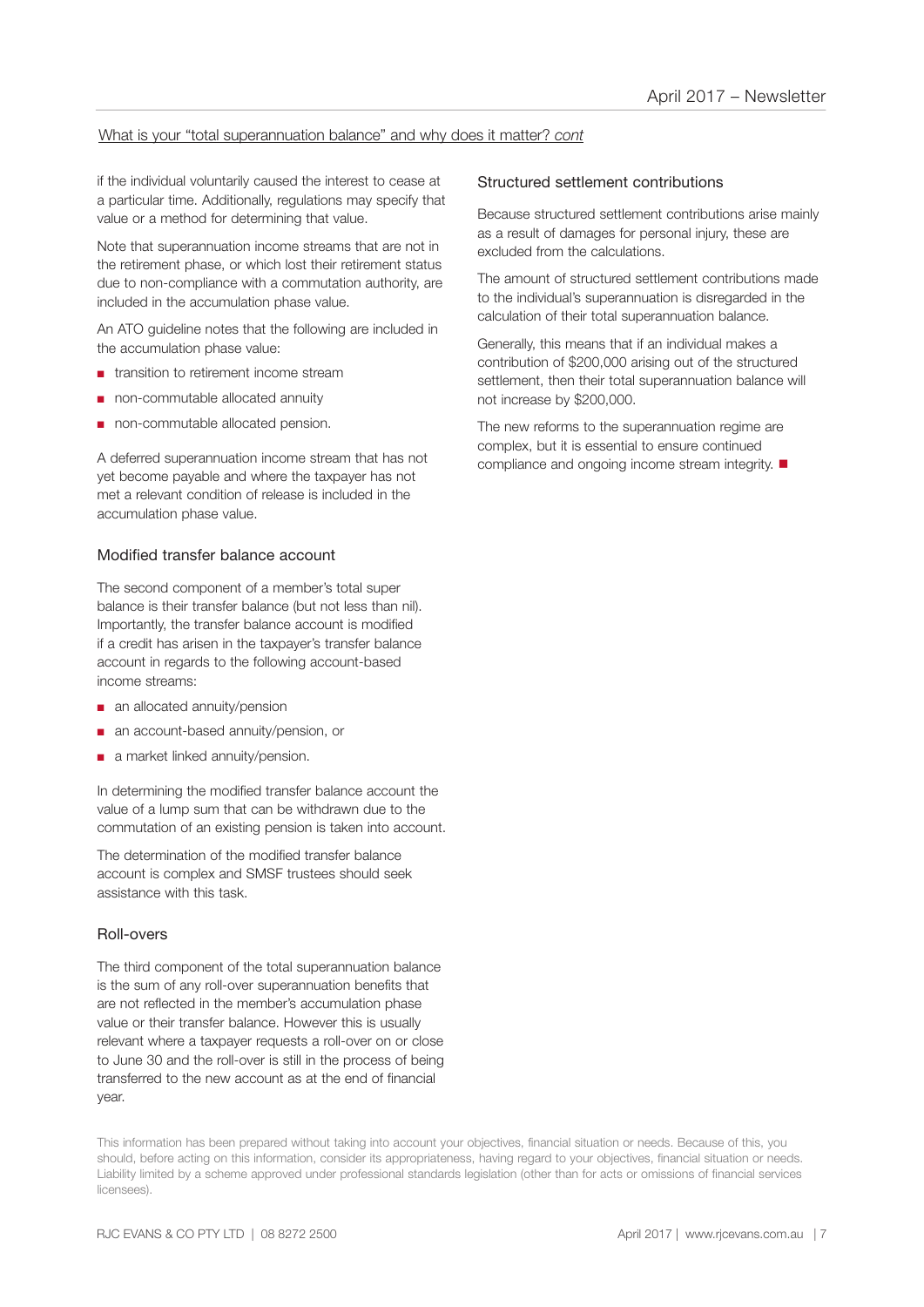

The simplified depreciation rules are attractive for small businesses as, among other things, they allow an immediate write-off for assets costing less than \$20,000. In contrast, tax paying entities that do not qualify as a small business must use the general depreciation rules (also known as the uniform capital allowance rules), where certain assets need to be depreciated over their effective life.

A small business is defined for tax purposes, from July 1, 2016, as an entity with an aggregated annual turnover of less than \$10m

**i**

here a small business chooses to access the simplified depreciation rules, it is required under these rules to pool most depreciating assets and deduct at a rate of 30%. A rate of 15% applies to newly acquired assets in the first year regardless of when the asset was acquired during that year.

Note that you can't depreciate certain types of assets under these rules, including horticultural plants, capital works and software already allocated to a software development pool. Also note that if a business has used the general depreciation rules in previous years, you are not locked in and can choose instead to use the simplified depreciation rules, as long as you qualify as a small business. However after 30 June 2017, businesses that opt out of simplified depreciation will be required to wait five years before they can re-elect to use these rules.

# MORE ABOUT THE GENERAL SMALL BUSINESS POOL

Small businesses can allocate depreciating assets that cost more than the instant asset write-off threshold of \$20,000 or more to their general small business pool to be depreciated at a rate of 15% in the year of allocation and 30% in other income years on a diminishing value basis, irrespective of the effective life of the asset.

Note however that the threshold was temporarily increased to \$20,000 from May 2015 to June 30, 2017, and is planned to revert to its previous level of \$1,000 after that time. This will have the effect of drawing out the period of depreciation. This year's federal budget may hold a pleasant surprise and retain the \$20,000 instant write-off threshold, but time will tell. For now, assets costing \$20,000 or more can be allocated to the general small business pool up to the end of the current financial year.

Even if the income producing purpose use of the assets determines the amount to be depreciated to be less than \$20,000 (or \$1,000 in the future), the asset must still be allocated to the single general small business pool. The taxable purpose is the proportional value of a depreciating asset used for a taxable purpose (that is, in